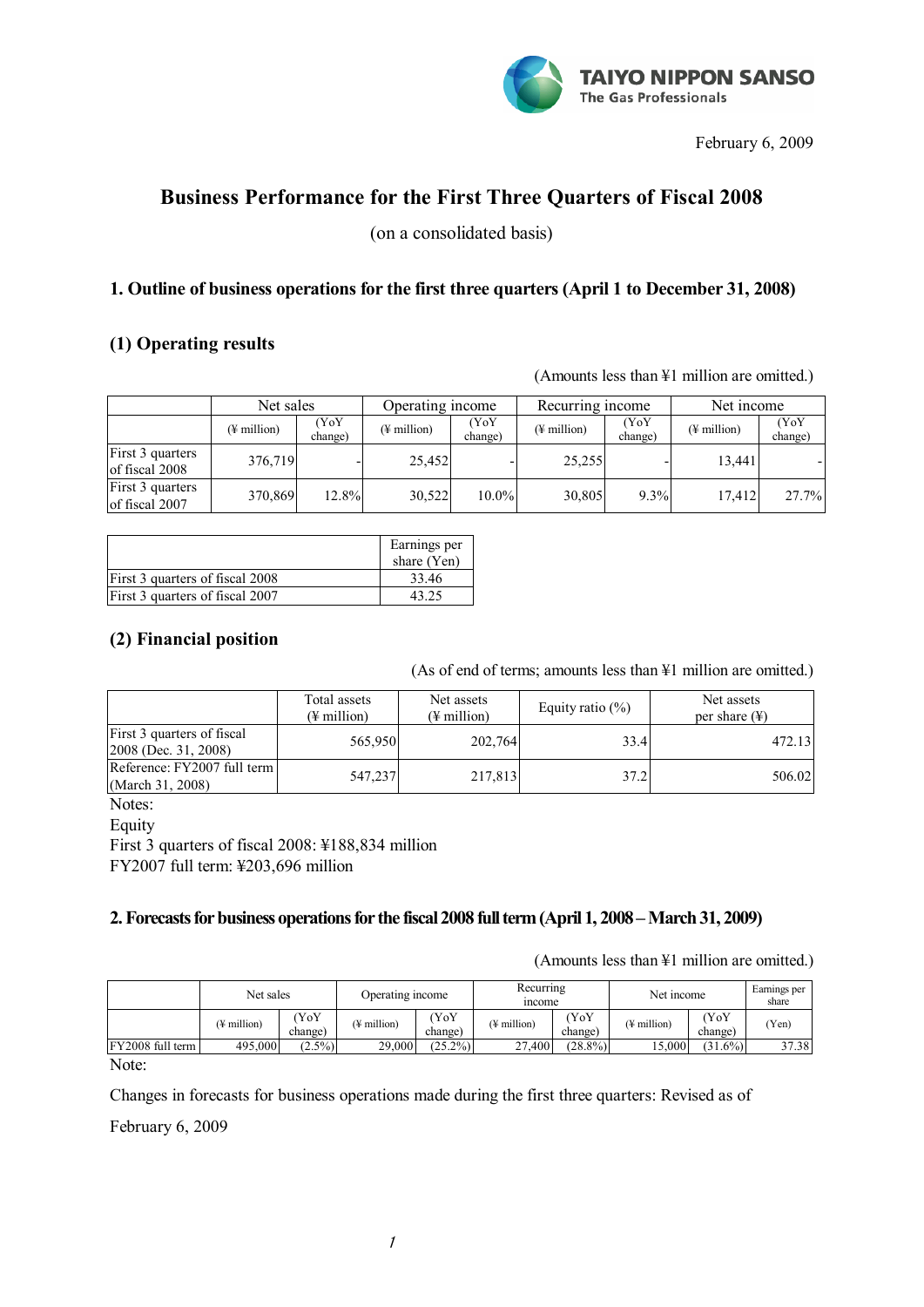#### **3. Business performance for the first three quarters of fiscal 2008**

During the first three quarters (April 1 to December 31) of fiscal 2008, the state of the Japanese economy took a marked turn for the worse, with declining corporate earnings and rising unemployment figures. This came about as a result of the global economic slowdown that was caused by financial market turmoil, which was in turn sparked by the U.S. subprime mortgage loan crisis.

Under these circumstances, the Group posted business results for the nine-month reporting period as follows: sales of ¥376,719 million (up 1.6% over the same period of the previous fiscal term), operating income of ¥25,452 million (down 16.6%), recurring income of ¥25,255 million (down 18.0%), and net income of ¥13,441 million (down 22.8%). In spite of the increase in revenues, higher depreciation expenses resulting from changes in the useful lives of long-lived assets accompanying revisions to the taxation system, as well as the impact of foreign currency exchange adjustments, contributed to a year-on-year decline in earnings.

#### **(1) Breakdown of business performance by operational segment**

#### *Gas Business*

In the Gas Business, in spite of a decline in demand from the beginning of the third quarter among some of our customers, principally in the chemical industry, sales rose by 3.8% yearon-year, to ¥261,175 million. However, operating income for this segment posted a year-onyear decline of 19.8% to ¥20,254 million. This was caused by higher depreciation expenses resulting from changes in the useful lives of long-lived assets.

#### *The Machinery & Equipment Business*

In the Machinery & Equipment Business, sales of air separation plants and equipment were at roughly the same level as for the corresponding period of the previous year, but revenue from the sale and installation of electronic equipment showed a year-on-year decline owing to a smaller number of large-scale projects compared with the previous year's first three quarters.

As a result, sales of the Machinery and Equipment segment posted a year-on-year fall of 4.8% to ¥101,045 million, while operating income rose 17.9% to ¥8,470 million.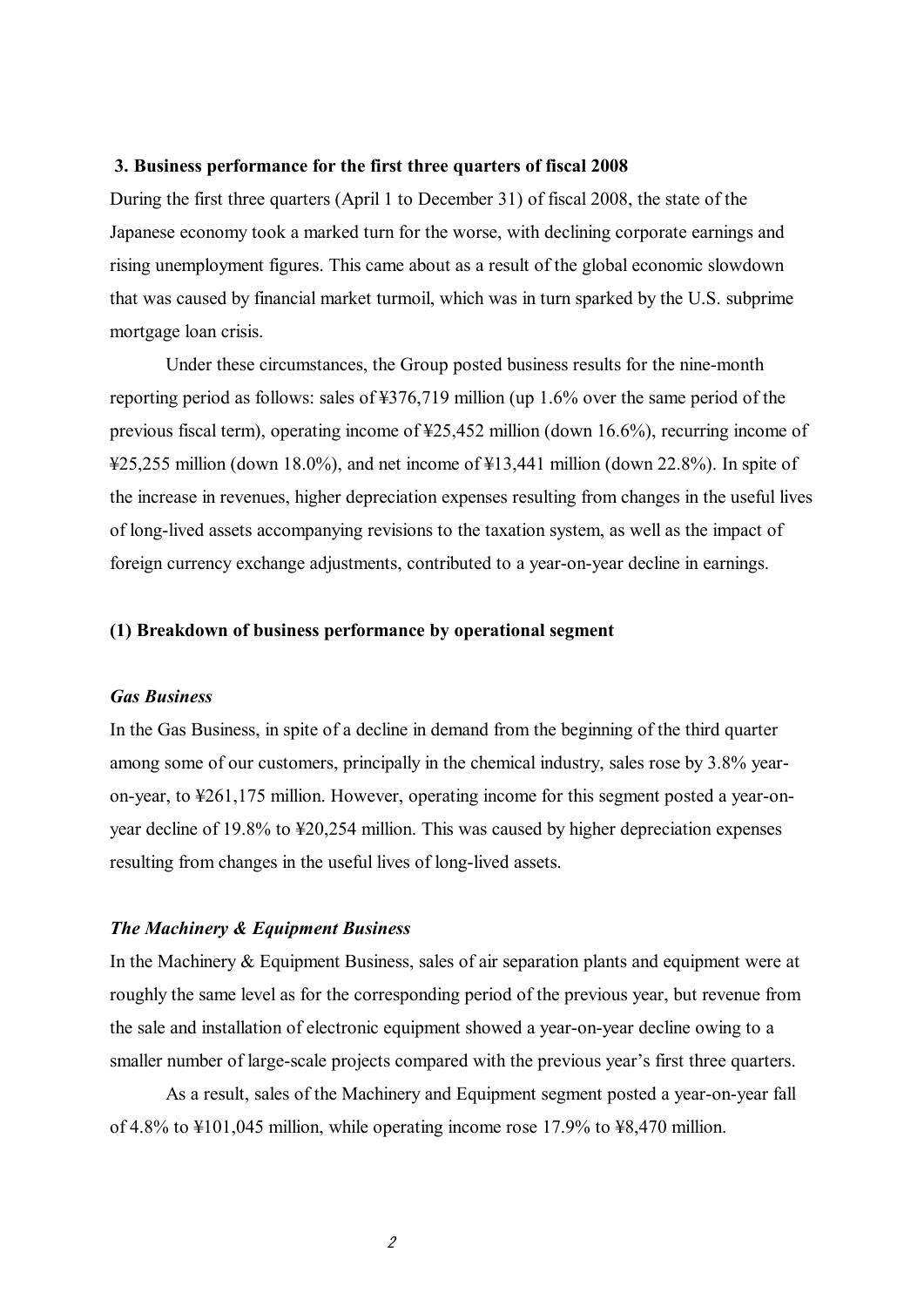#### *Housewares Business and Others*

In the Housewares Business, sales of sports bottles and portable mugs were favorable, and sales in this segment rose 9.6% year-on-year to ¥14,498 million, while operating income was up 38.1% at ¥1,951 million.

#### **(2) Breakdown of business performance by geographical segment**

#### *Japan*

Despite production cuts by customer industries in the gas business and growing curbs on plant and equipment investments, which had an adverse impact on the Company's performance for the third quarter, sales for the whole of the nine-month period edged up by 1.0% year-on-year, to ¥289,283 million. Higher depreciation expenses resulting from changes in the useful lives of long-lived assets caused operating income to decline 15.8% to ¥18,986 million.

#### *North America*

In the reporting nine-month period, no substantial impact was registered from the slowdown of the American economy, and sales on a dollar basis posted a year-on-year increase. On a yen basis, however, sales declined 1.2% to ¥64,035 million as a result of the yen's sharp appreciation against the dollar. Operating income decreased 20.0% to ¥6,838 million. This is primarily attributable to the posting of substantial losses as a result of the yen's appreciation. Changes in accounting standards for the amortization of goodwill, in line with new accounting procedures mandatorily applied to foreign subsidiaries, also caused expenses to increase.

#### *Other Regions*

In Southeast Asia, our mainstay gas business showed a strong performance thanks to the expansion of production facilities in the previous term to meet the robust demand for industrial gases. As a result, sales increased 18.8% to ¥23,400 million, while operating income rose 22.2% to ¥1,922 million.

 $\beta$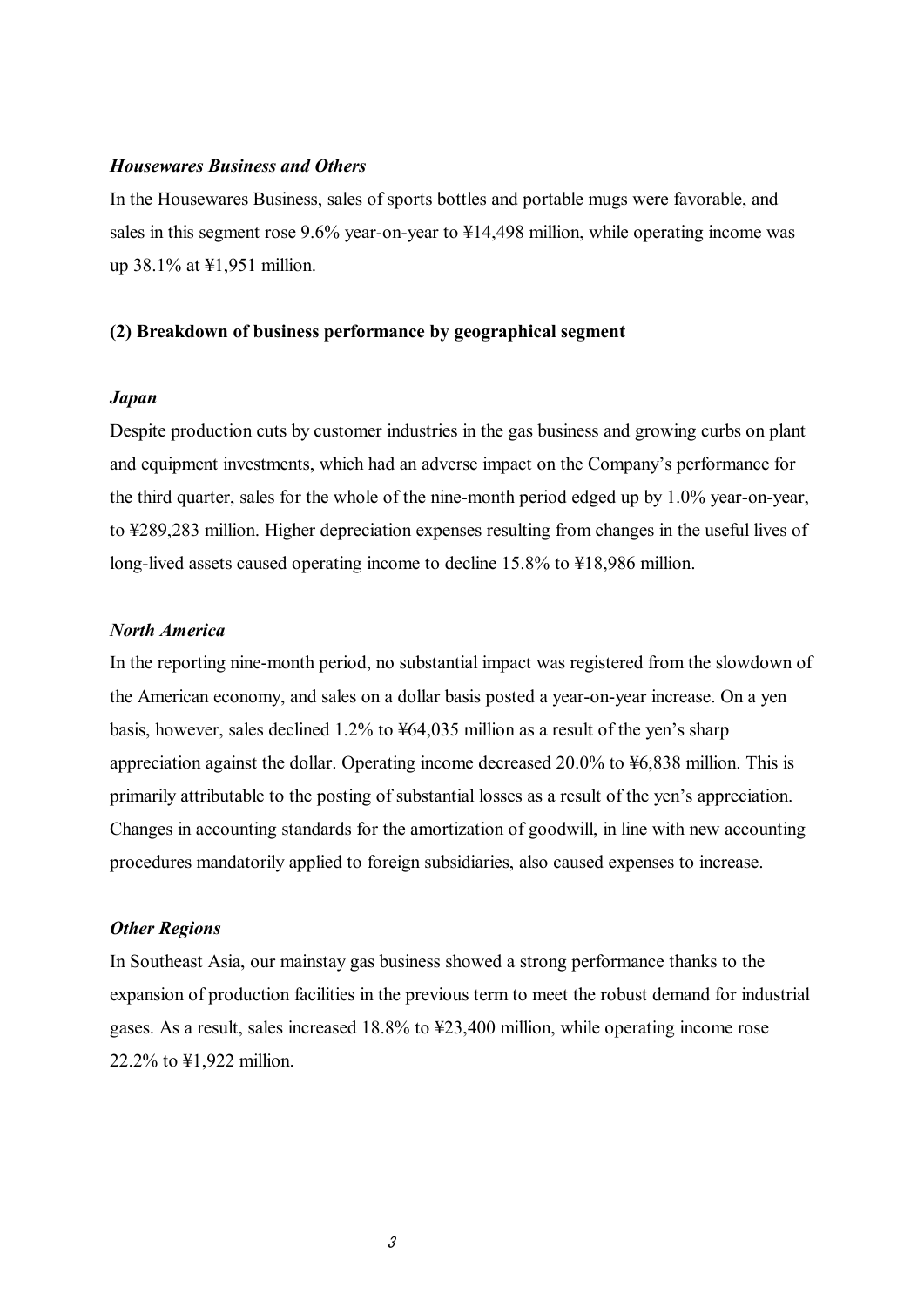### **4. Results by operating segment**

First three quarters of fiscal 2008 (April 1 to December 31, 2008)

(Millions of yen)

|                                                                   | Gas<br><b>Business</b> | Machinery<br>and<br>Equipment<br><b>Business</b> | Housewares<br>Business and<br>Others | Total   | Eliminations or<br>Corporate | Consolidated |
|-------------------------------------------------------------------|------------------------|--------------------------------------------------|--------------------------------------|---------|------------------------------|--------------|
| Sales<br>$(1)$ Sales to<br>external customers<br>$(2)$ Sales from | 261,175                | 101,045                                          | 14,498                               | 376,719 |                              | 376,719      |
| inter-segment<br>transactions and<br>transfers                    | 18                     | 18,178                                           | 49                                   | 18,246  | (18, 246)                    |              |
| Total                                                             | 261,193                | 119,223                                          | 14,548                               | 394,965 | (18, 246)                    | 376,719      |
| Operating income                                                  | 20,254                 | 8,470                                            | 1.951                                | 30,675  | (5,223)                      | 25,452       |

Notes

1. Segmentation method

Products (whether developed and/or made in-house or by other companies [i.e. bought-in merchandise]) are allocated to one of the three segments of the Gas Business, the Machinery and Equipment Business, and the Housewares Business and Others.

2. The principal products and services included in the three segments are shown in the table below.

| Business segment                           | Main products                                                                                                                                                                                                                                                                                                                                                                                                                                                                                                                                                                                                                           |  |  |  |  |  |
|--------------------------------------------|-----------------------------------------------------------------------------------------------------------------------------------------------------------------------------------------------------------------------------------------------------------------------------------------------------------------------------------------------------------------------------------------------------------------------------------------------------------------------------------------------------------------------------------------------------------------------------------------------------------------------------------------|--|--|--|--|--|
| <b>Gas Business</b>                        | Oxygen, nitrogen, argon, carbon dioxide, helium, rare gases<br>such as xenon and neon, hydrogen, medical gases (oxygen,<br>dinitrogen monoxide), specialty gases (semiconductor materials<br>gases, standard reference gas), dissolved acetylene, liquid<br>petroleum gas (LPG), other gases, stable isotopes, equipment<br>lease                                                                                                                                                                                                                                                                                                       |  |  |  |  |  |
| Machinery and<br><b>Equipment Business</b> | Cutting and welding equipment, welding materials, cylinders,<br>semiconductor related engineering/equipment, semiconductor<br>manufacturing equipment, medical equipment, air separation<br>plants (oxygen, nitrogen, argon, rare gases), cryogenic air<br>separation plants, ultra-low-temperature equipment, high-<br>vacuum equipment, pressure swing adsorption (PSA) gas<br>generators, hydrogen generators, gas compressors, gas<br>expanders, liquefied gas storage/pumps, vacuum brazing, atomic<br>power/space development equipment and other related<br>equipment, air-conditioning equipment, drainage treatment<br>systems |  |  |  |  |  |
| Housewares Business<br>and Others          | Stainless steel vacuum bottles(household, laboratory), vacuum<br>thermal insulation cooking pots, assembly, processing and<br>inspection of electronic components, maintenance of facilities,<br>other outsourced business                                                                                                                                                                                                                                                                                                                                                                                                              |  |  |  |  |  |